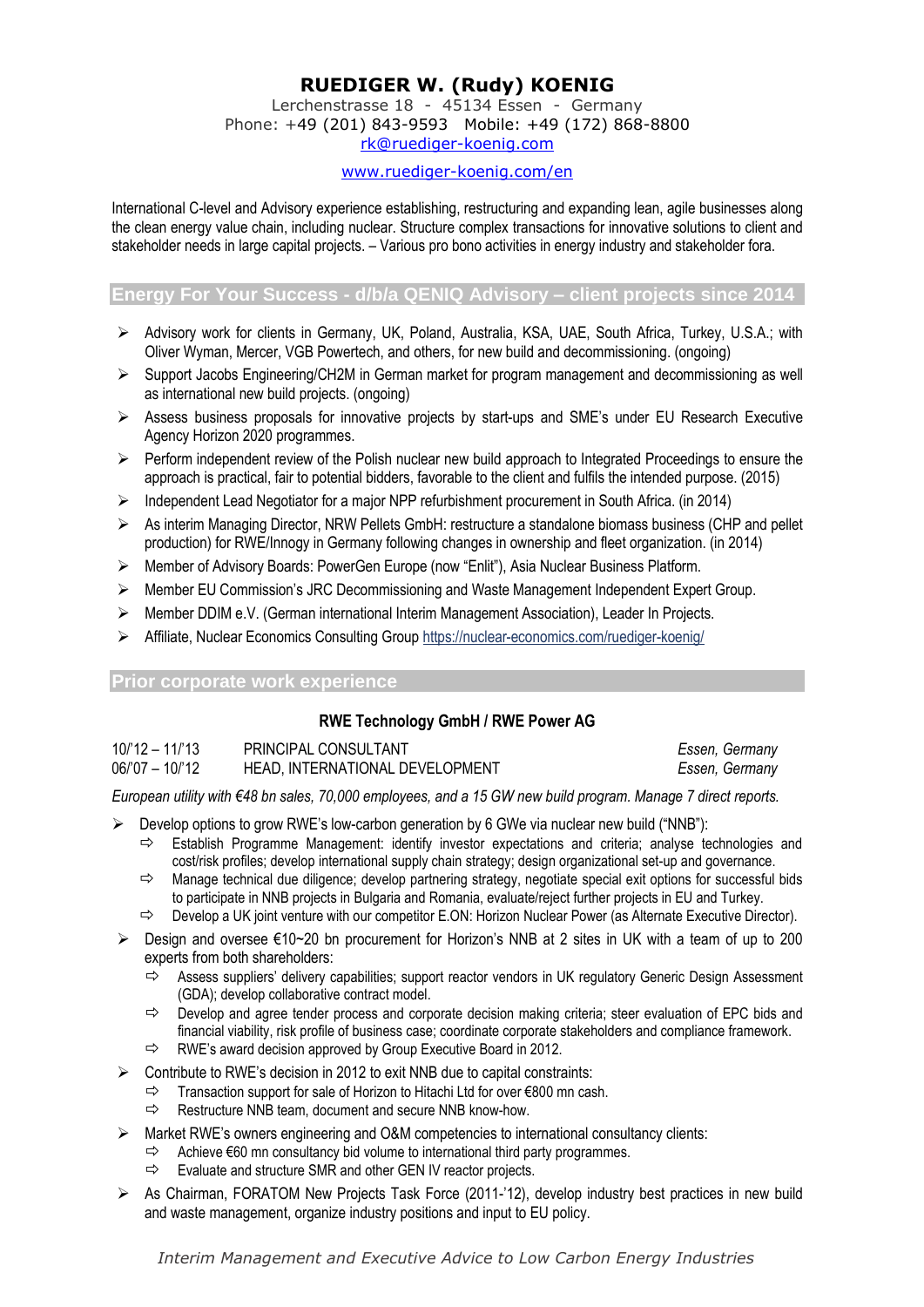## **AZUR Space Solar Power GmbH**

#### 6/'04 – 9/'06 MANAGING DIRECTOR/CFO *Heilbronn, Germany*

*The European leader and a global player in development and production of high performance solar cells for aerospace and terrestrial CPV applications. €20 mn sales, 90 staff.*

Prepare company for divestiture, strengthen balance sheet and market position:

- ➢ Increase revenues by 30%, cut debt in half. Optimize cash and Forex management.
- ➢ Arrange €7 mn expansion investment for production of III-V triple-junction GaAs solar cells (> 27% efficiency in 2006, >40% today) and innovative LEDs.
- ➢ Perform M&A transaction services in 2005/'06 sale process to private equity investors.

## **RWE Solutions AG**

| $9/03 - 5/04$ | <b>EXECUTIVE VICE PRESIDENT, BU Energy Supply</b> | Essen/Germany     |
|---------------|---------------------------------------------------|-------------------|
| $4/03 - 8/03$ | VICE PRESIDENT, Intl. Business Development        | Essen/Germany     |
| $6/02 - 3/03$ | SENIOR PROJECT MANAGER. M&A                       | Frankfurt/Germany |

*RWE Solutions was a leading European supplier of diversified industrial systems, services, and utilities (sold to Advent Intl. in 2006) with €3 bn sales, 12,000 employees.*

- $▶$  Business Unit Head with functional responsibility for Finance, Controlling, Procurement, Legal, IT; €1.3 bn sales, 75 employees. (2003-'04)
	- ➢ Manage post-merger integration of 4 formerly separate RWE entities supplying 30 TWh/a electricity, 15 TWh/a gas to key account customers.
	- ➢ Implement new commodity and credit risk controlling processes.
	- ➢ Member of RWE Group Credit Risk Committee.
- $\triangleright$  Develop strategic plan for utilities supply to large industrial key accounts in newly un-bundled European energy market. (2003)
- ➢ Restructure and divest several engineering, consulting, hi-tech business activities and companies in Germany, Belgium, Romania. (2002-'03)

### **GNB mbH**

#### 8/'99 – 5/'02 MANAGING DIRECTOR *Essen/Germany*

*Leading international supplier of casks for transport/storage of spent nuclear fuel and HLW. Responsible for commercial affairs, business development. App. €70 mn sales, 75 employees.*

Corporate restructuring following prior political, technical and resulting financial problems, enable NUKEM to sell its minority shareholding to co-shareholder GNS at very favorable terms.

- ➢ Improve earnings from €0 in 1999 to €9 mn in 2001. Increase sales from about €40 mn in '99 to €70 mn in '01
- ➢ Improve performance through strengthening of project culture, new assembly facility in Germany; strategic alliance with Czech manufacturer, staff expansion in D and CZ.
- ➢ Grow order backlog by 50% within 3 years to €220 mn thereby securing long-term utilization: focus on core competencies permits efficient marketing and sales efforts.
- ➢ Establish U.S. engineering and licensing resource network for new GNB cask design. Serve as President & Chairman of General Nuclear Systems, Inc. (Columbia/SC, U.S.A.).

## **NUKEM NUCLEAR TECHNOLOGIES Corp.**

12/'95 - 07/'99 PRESIDENT & CEO *Columbia/SC, U.S.A.* 09/'95 - 03/'00 MEMBER OF THE BOARD

*General contracting, process engineering, mobile services in waste management and decommissioning for US DOE and commercial utilities. App. \$10 mn sales, 45 employees.*

Start with 20 engineers at several sites nationwide but no sales, backlog, or corporate structure following a spin-off of two company divisions. Doubled sales and backlog annually.

- Position NUKEM as one of few bidders nationwide for DOE "Privatization Contracts" (design, license, build, finance, operate, decommission at fixed unit prices):
	- ➢ Partner with Lockheed Martin, Fluor, CH2M Hill, SGN/Areva and others to bid for a large (\$3+ bn, 10+ years) remediation and waste management program at Hanford/WA ("TWRS").
	- ➢ Prime bidder via TNS LLC, a special purpose joint venture with Dames&Moore, for a \$350 mn, 10 years waste